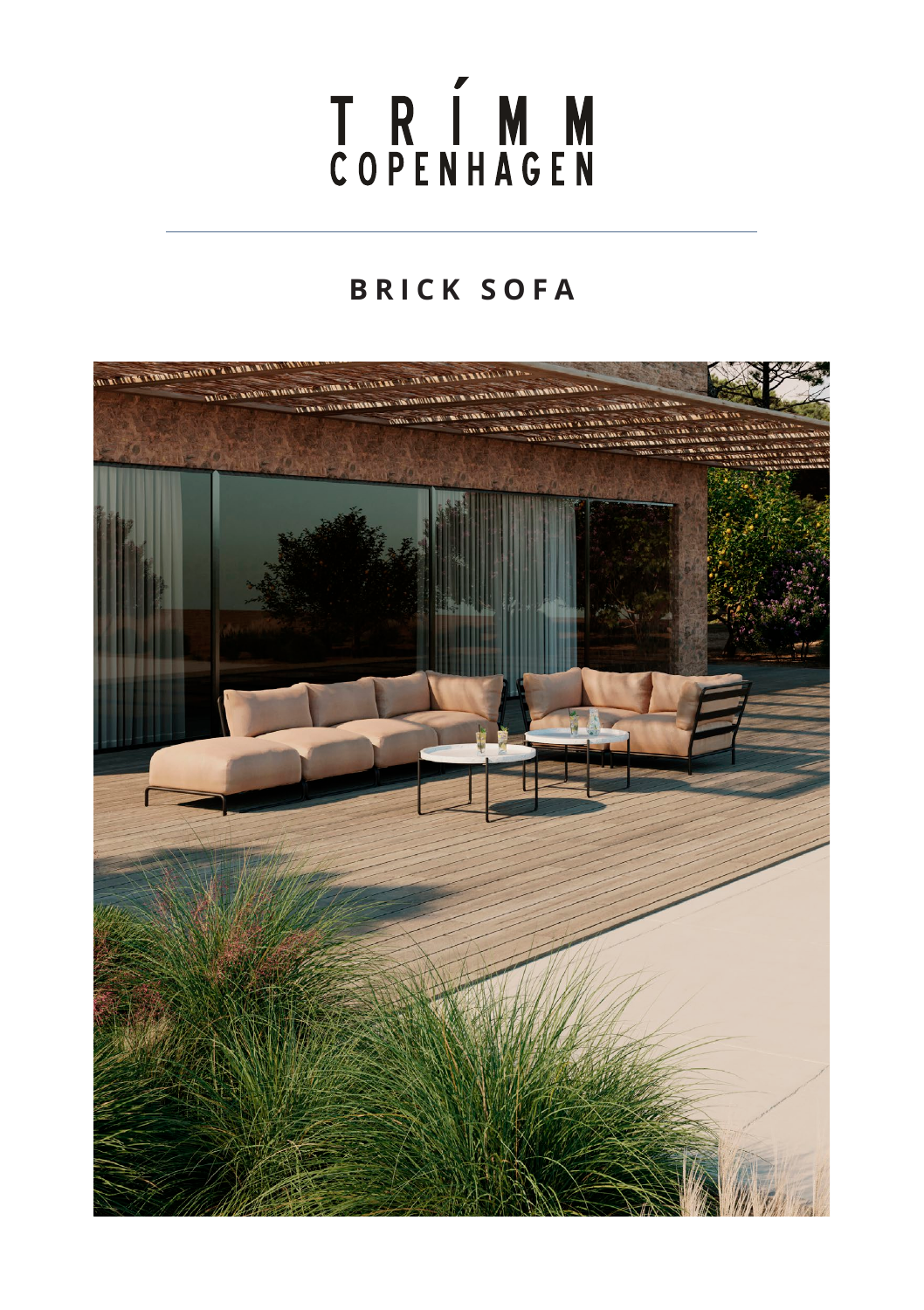## **BRICK SOFA**



Brick sofa is made up of three modules: a pouf-, a space- and a corner module, which can be put together in a myriad of variations via included clip-on holders. You can therefore create exactly the sofa you want - small or large with or without a corner.

The sofa is designed so that it has the same round shapes and voluminous expression as the other furniture in TRIMM Copenhagen's range. It is therefore also the cushions and pillows themselves that are the central element in the sofa. In addition, the sofa is created with an external metal frame that helps to give the sofa a lightness and a more mature expression.

The sofa should be seen as an extension of TRIMM Copenhagen's lounge universe, which with its very own design language invites to informal gatherings between people.

#### **Dimensions:**

Brick Corner Module: D: 93 x W: 93 H: 74 cm – Seat: 37 cm Brick Space Module: D: 93 x W: 81 H: 74 cm – Seat: 37 cm Brick Pouf Module: D: 81 x W: 81 H: 37 cm

**Cushion material:** Sunbrella Plus® **Frame material:** Powdercoated Stainless Steel **Filling:** A mix of SIlicone & EPS beads **Frame Color:** Dark Metal Grey Clip-on holders and tools included

#### **Colors:**

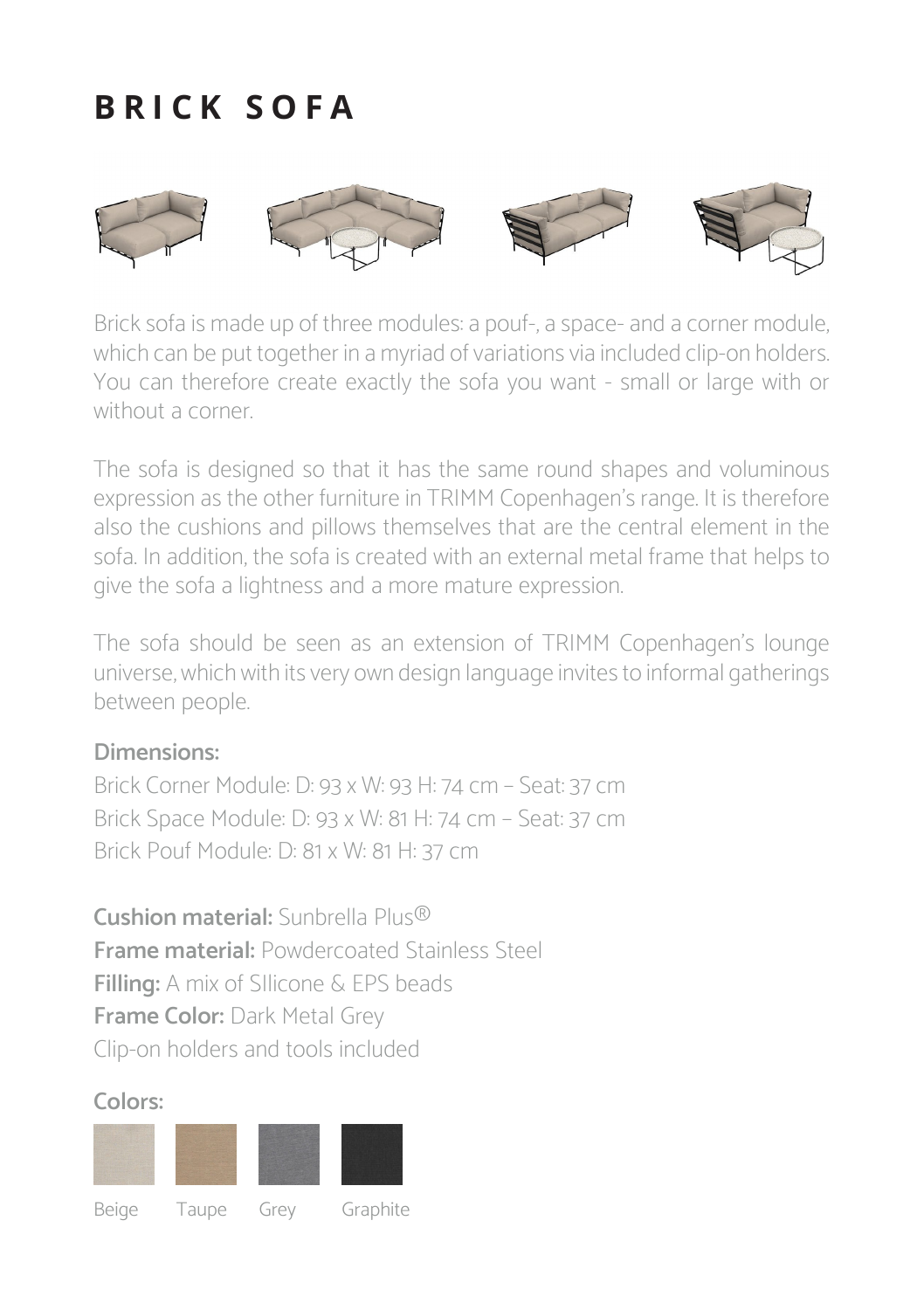## **ASSEMBLY INSTRUCTIONS**







**Brick Corner Module Brick Space Module Brick Pouf Module**



Space- or Corner Module: Place the arms on the backrest in the holes of the seat contruction. Make sure the backrest turns the right way.



Place the floor protecting plugs on the bottom of all legs.



Module attachment: If you have more than one module, they can be attached with the included clip-on holders.



Space- or Corner Module: Fasten backrest and seat with the included screws



Place the seat cushion on the frame and wrap the velcro straps around the frame pipe to secure the cushion.



Module attachment: Place the two modules close together and put the clip each module where you find suitable.